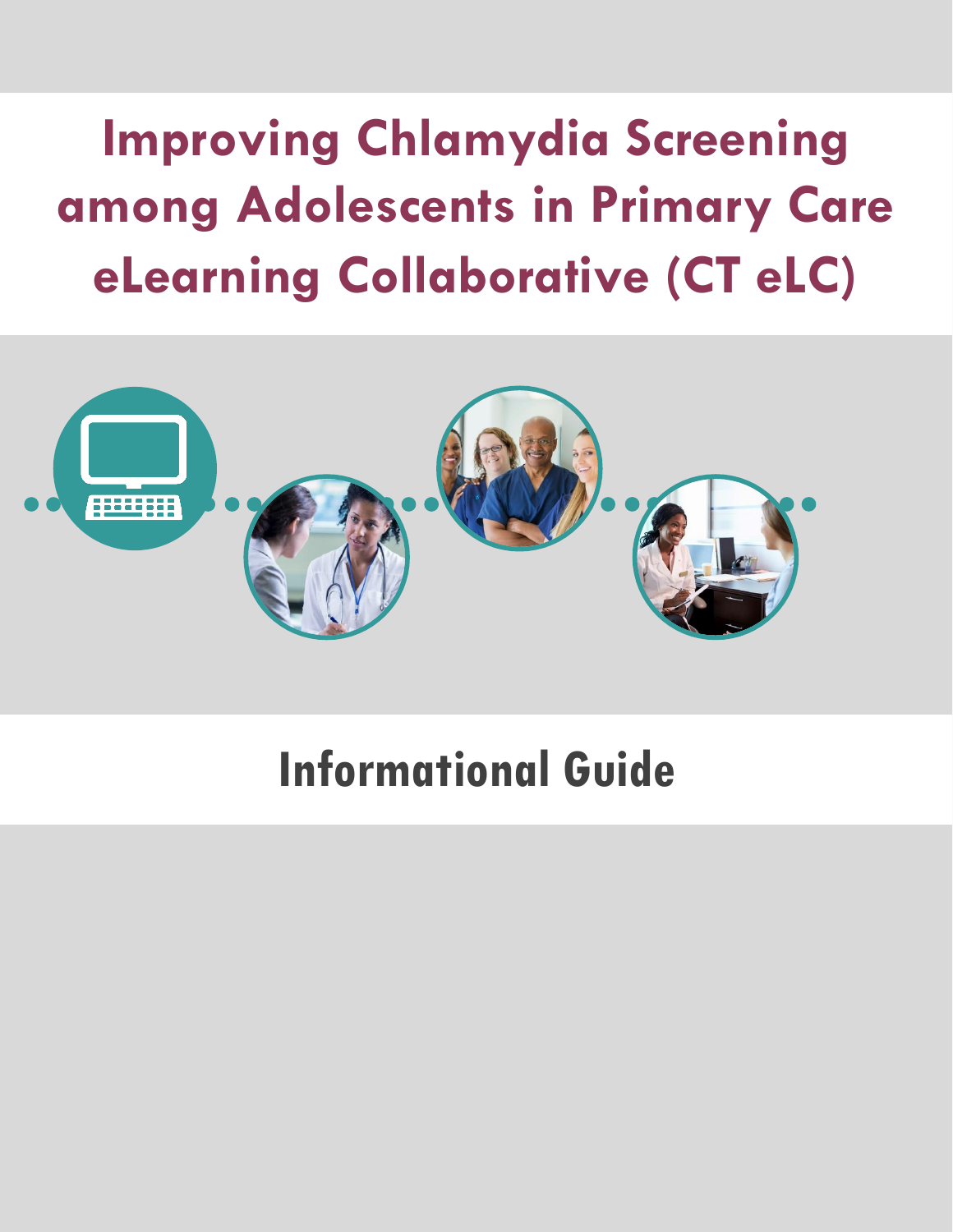## **What is the CT eLC? Who is eligible? Why participate?**

The *Improving Chlamydia Screening among Adolescents in Primary Care*  **eLearning Collaborative** (**CT eLC**) is a seven month "virtual" learning collaborative designed to build expertise among primary care practices in using quality improvement (QI) methods to improve adolescent sexual health and STD clinical care best practices. The CT eLC uses webinar-based trainings, tailored subject matter and QI coaching, and peer-to-peer technical assistance (TA) to support clinical practices in improving sexual healthcare, including chlamydia screening, for their adolescent patient panel.

Primary care practices that serve the general population *(e.g., federally qualified health centers, pediatric practices, community health centers, hospital outpatient clinics, schoolbased health centers)* and serve at least 20 adolescent patients *(ages 11-24 years\*)* per month*.*

The 2019 – 2020 cohort (cohort 2) will be open to practices in California and Louisiana.

*\*Note: the exact age range of focus for this project may vary by participating state.*

This free QI Project is available to primary care practices in participating states. The project has been developed for practices interested in instituting or improving best practices related to: (1) personcentered care for their adolescent patient panel, (2) minor consent and confidentiality protocols, (3) sexual healthcare, and (4) STD/chlamydia screening.

Clinicians and staff from participating practices will be eligible for MOC Part 4, Performance Improvement, and CME/CEU credits from the American Board of Pediatrics, American Board of Family Medicine, and American Academy of Pediatrics.

#### **Acronym Library**

The following acronyms appear throughout the sections of this document and are listed here for reference in alphabetical order:

| AAP               | American Academy of Pediatrics                                                                          |
|-------------------|---------------------------------------------------------------------------------------------------------|
| <b>ABFM</b>       | American Board of Family Medicine                                                                       |
| ABP               | <b>American Board of Pediatrics</b>                                                                     |
| <b>ACOG</b>       | American College of Obstetricians and Gynecologists                                                     |
| <b>CDC</b>        | <b>Centers for Disease Control and Prevention</b>                                                       |
| <b>CDPH</b>       | California Department of Public Health                                                                  |
| <b>CEU</b>        | <b>Continuing Education Unit</b>                                                                        |
| <b>CME</b>        | <b>Continuing Medical Education</b>                                                                     |
| <b>CSC</b>        | Clinical Support Coordinator for a specific state or local area                                         |
| <b>CST</b>        | Clinical Support Team for a specific state or local area                                                |
| CT.               | Chlamydia                                                                                               |
| CT <sub>eLC</sub> | Improving Chlamydia Screening among Adolescents in Primary Care eLearning Collaborative                 |
| <b>DSTDP</b>      | CDC's Division of STD Prevention                                                                        |
| eLC               | eLearning Collaborative                                                                                 |
| IP                | Population Health Improvement Partners                                                                  |
| <b>MOC</b>        | Medical Board Maintenance of Certification credit requirements. For example, MOC Part 4 requires that   |
|                   | physicians meaningfully participate in a medical practice improvement activity/project.                 |
| <b>NNPTC</b>      | National Network of STD/HIV Prevention Training Centers                                                 |
| <b>NQIC</b>       | NNPTC's National Quality Improvement Center                                                             |
| <b>PDSA</b>       | Plan-Do-Study-Act, a quality improvement tool for testing new change ideas (also called a PDSA cycle)   |
| STD/STI           | Sexually Transmitted Disease/Sexually Transmitted Infection                                             |
| STD-PCHD          | CDC Division of STD Prevention's cooperative agreement to support STD prevention and control: PS19-1901 |
|                   | STD Strengthening STD Prevention and Control for Health Departments.                                    |
| QI                | <b>Quality Improvement</b>                                                                              |
| <b>USPSTF</b>     | United States Preventive Services Task Force                                                            |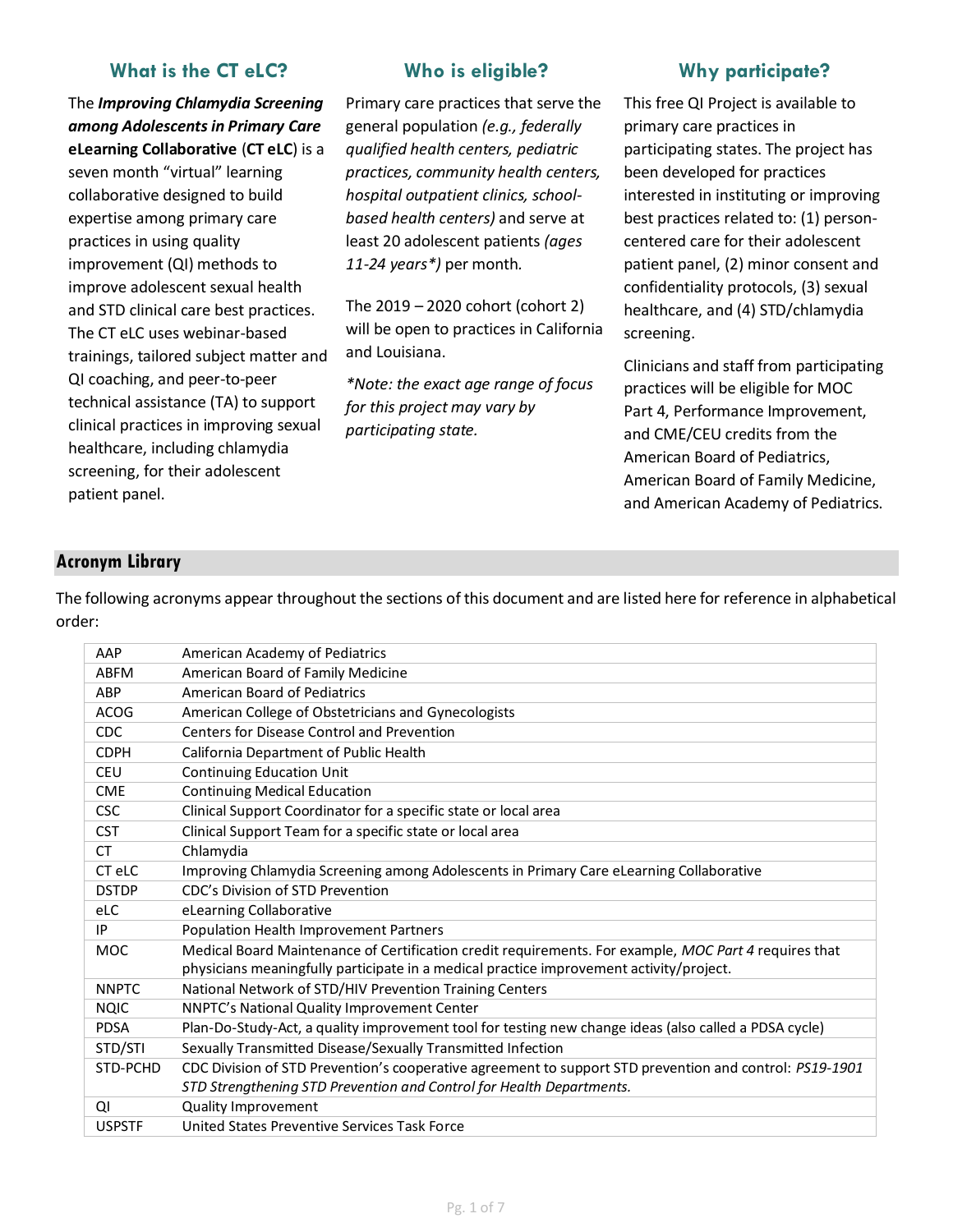#### **CT eLC Overview & Goals**

Chlamydia infection is the most highly reported infectious disease in the nation, with more than 1.5 million cases reported to CDC from across the U.S. annually. Untreated chlamydia infections in women are associated with upper reproductive tract morbidity, including pelvic inflammatory disease (PID), chronic pelvic pain, ectopic pregnancy, and tubal infertility. Because infections with chlamydia are asymptomatic in most people (7 out of 10), routine screening provided within the primary care setting is an essential cornerstone of chlamydia prevention efforts. For example, research has demonstrated that high rates of chlamydia screening among sexually active women can reduce the incidence of PID by as much as 60%. For these reasons, routine annual chlamydia screening of sexually active adolescents and young women age 24 years and under is recommended by CDC, USPSTF, AAP, ACOG, and many other national medical organizations. Annual chlamydia screening is also a HEDIS (Healthcare Effectiveness Data and Information Set) measure, is part of the required measure set reportable for National Committee on Quality Assurance (NCQA) accreditation for Accountable Care Organizations, and is part of both the Centers for Medicare & Medicaid Services' (CMS) Adult and Child Core Sets reported by states to Medicaid and the Children's Health Insurance Program annually.

Despite these recommendations and reporting accountability, almost two thirds of eligible young female patients in the U.S. are not receiving this important preventive service, with lower rates reported among adolescents.<sup>1</sup> To increase access to adolescent sexual health services, quality improvement (QI) efforts in clinical settings are needed to support practices, particularly primary care networks, in the implementation of related best practice recommendations.

The CT eLC is a seven month "virtual" learning collaborative designed to build expertise among primary care practices in using QI methods to improve adolescent sexual health and STD clinical care best practices. The CT eLC uses webinarbased trainings, tailored subject matter and QI coaching, and peer-to-peer technical assistance (TA) to support clinical practices in improving sexual healthcare, including chlamydia screening, for their adolescent patient panel.

In 2018, the National Network of STD Clinical Prevention Training Center's National Quality Improvement Center (NQIC), Population Health Improvement Partners (IP), and California Department of Public Health teamed up to pilot the first CT eLC with an inaugural cohort of eight primary care practices in California. This fall 2019, the NQIC is partnering with the public health departments in California, Louisiana and in Los Angeles County to launch the CT eLC *Cohort 2*, expanding this successful QI project to primary care practices across these additional areas.

| The CT eLC QI project aims to:                                                                                                                                                                                                                                                                   | <b>6-month Target</b><br>(March 31, 2020) | Long-term<br><b>Target</b> |
|--------------------------------------------------------------------------------------------------------------------------------------------------------------------------------------------------------------------------------------------------------------------------------------------------|-------------------------------------------|----------------------------|
| 1. Increase the percent of sexually active adolescents screened for<br>chlamydia (within the last 12 months)*<br>*Note: practices may alternatively choose to implement and<br>measure an "opt-out" chlamydia screening protocol that does<br>not consider the patient's sexual activity status. | Improve by at least<br>10% from baseline  | 80%                        |
| 2. Increase the percent of adolescent patients who have sexual<br>activity status assessed and documented in their medical record<br>(within the last 12 months)                                                                                                                                 | Improve by at least<br>10% from baseline  | 90%                        |
| 3. Increase the knowledge, practices, and confidence of clinicians<br>and staff in subject matter related to adolescent sexual<br>healthcare and chlamydia screening national recommendations<br>and best practices                                                                              | Improve by at least<br>10% from baseline  | 90%                        |
| 4. Increase confidence and knowledge of clinicians and staff in using<br>QI methodologies and tools to implement best practices                                                                                                                                                                  | Improve by at least<br>10% from baseline  | 90%                        |

*Source: (1) Hoover KW, Leichliter JS, Torrone EA, Loosier PS, Gift TL, Tao G. Chlamydia screening among females aged 15–21 years—Multiple data sources, United States, 1999–2010. In: Use of selected clinical preventive services to improve the health of infants, children, and adolescents—United States, 1999–2011. MMWR 2014;63(No. Suppl 2).*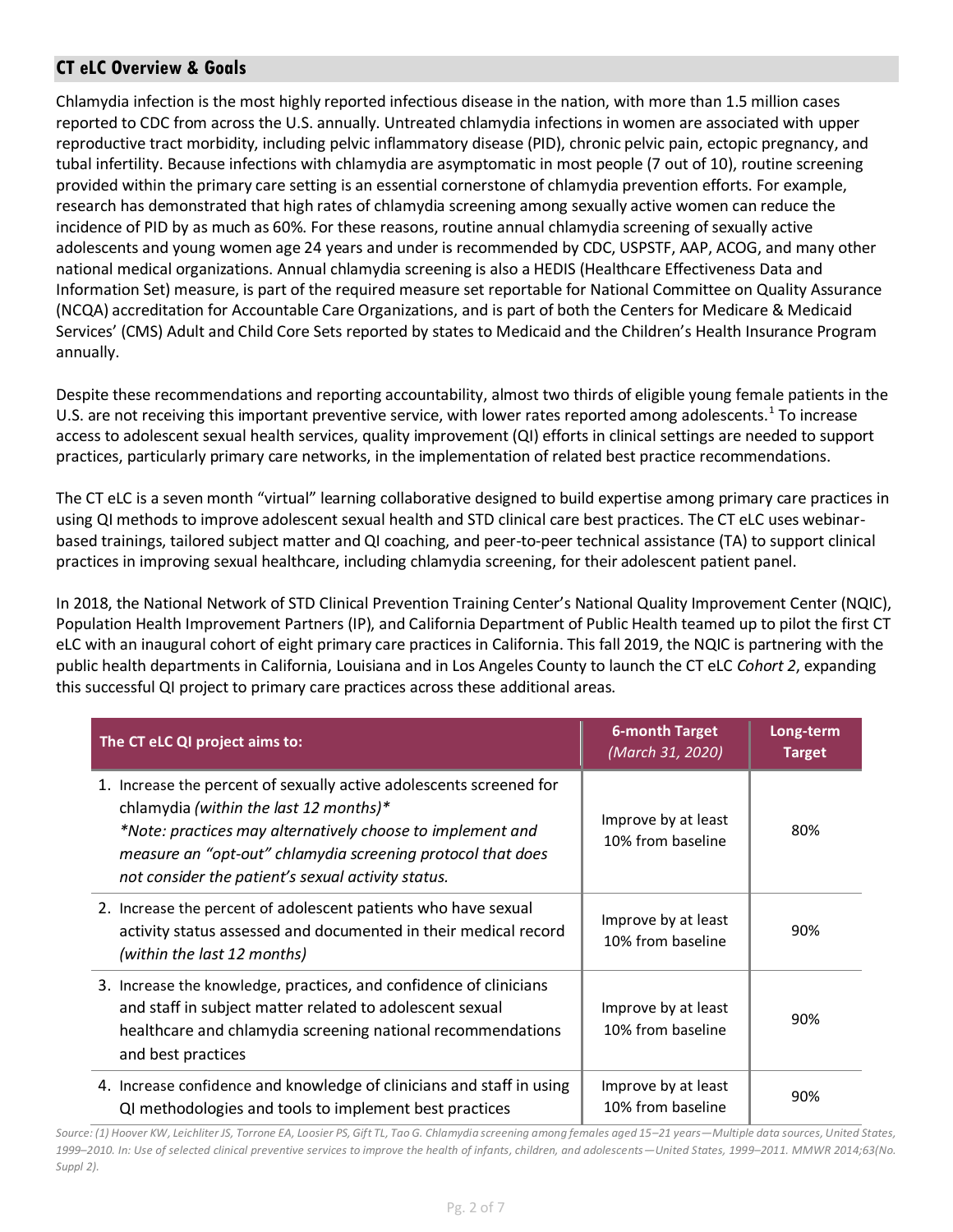#### **Practice Expectations**

Each clinical practice enrolled in the CT eLC is expected to meaningfully participate in this project by performing the following activities:

- 1. Assembling a practice based QI Team that will meet regularly throughout the duration of the project to review data and implement interventions:
	- A minimum of four unique practice-based QI Team members is required
	- Specific QI Team roles includes: Leadership Champion, Primary Contact, Clinical Champion, Data Lead, and Other Team Members
- 2. Attending all nine eLC project webinars and developing a system for sharing information and best practices from each webinar back to their practice staff
- 3. Engaging with the CT eLC Project Support Team via one introductory call and one mid-way milestone call to discuss progress
- 4. Submitting data:
	- **•** Baseline and post-project key measures
	- Monthly PDSA logs detailing interventions tested (with a minimum of 4 PDSAs tested across the project period)
	- Monthly sample of 20 patient charts (x4 months)
	- Project-related surveys

#### **Practice QI Team**

Selecting the right practice QI Team is important for successful implementation of any QI project. It is easier to embrace change when staff are involved in helping fix the problem. The practice QI Team for the CT eLC will work together to identify and implement strategies using Plan-Do-Study-Act (PDSA) cycles to achieve measurable practice improvements across the project period.

We recommend choosing team members based on their knowledge of and involvement in the processes that will be affected by each practice's efforts to improve chlamydia screening for adolescent patients. Of utmost importance is including QI Team members who work actively at the specific practice site where the project will be implemented, and we highly recommend including 1-2 frontline staff, such as medical assistants and receptionists, as these staff play key roles in ensuring a smooth process across the adolescent visit flow.

If your clinical agency or health plan is interested in spreading the best practices instituted through this project to other practices in your network, inviting a staff representative from the agency or plan level, or from a sister practice site, is also highly encouraged.

The practice QI Team should include between 4-6 members, including the required roles listed below. *The same person may fulfill up to two required roles, however a minimum of 4 unique team members is required.*

#### **Leadership Champion** *(required)*

- Serves as the senior management driver behind the project and is responsible for ensuring resources are in place to support the project
- Has influence over the areas affected by the project scope and can be instrumental in removing obstacles if any arise
- Actively engages in the project and assists with reviewing the practice QI Team's progress on a consistent but not necessarily day-to-day basis
- Ensures continuation of new practice protocols after the project ends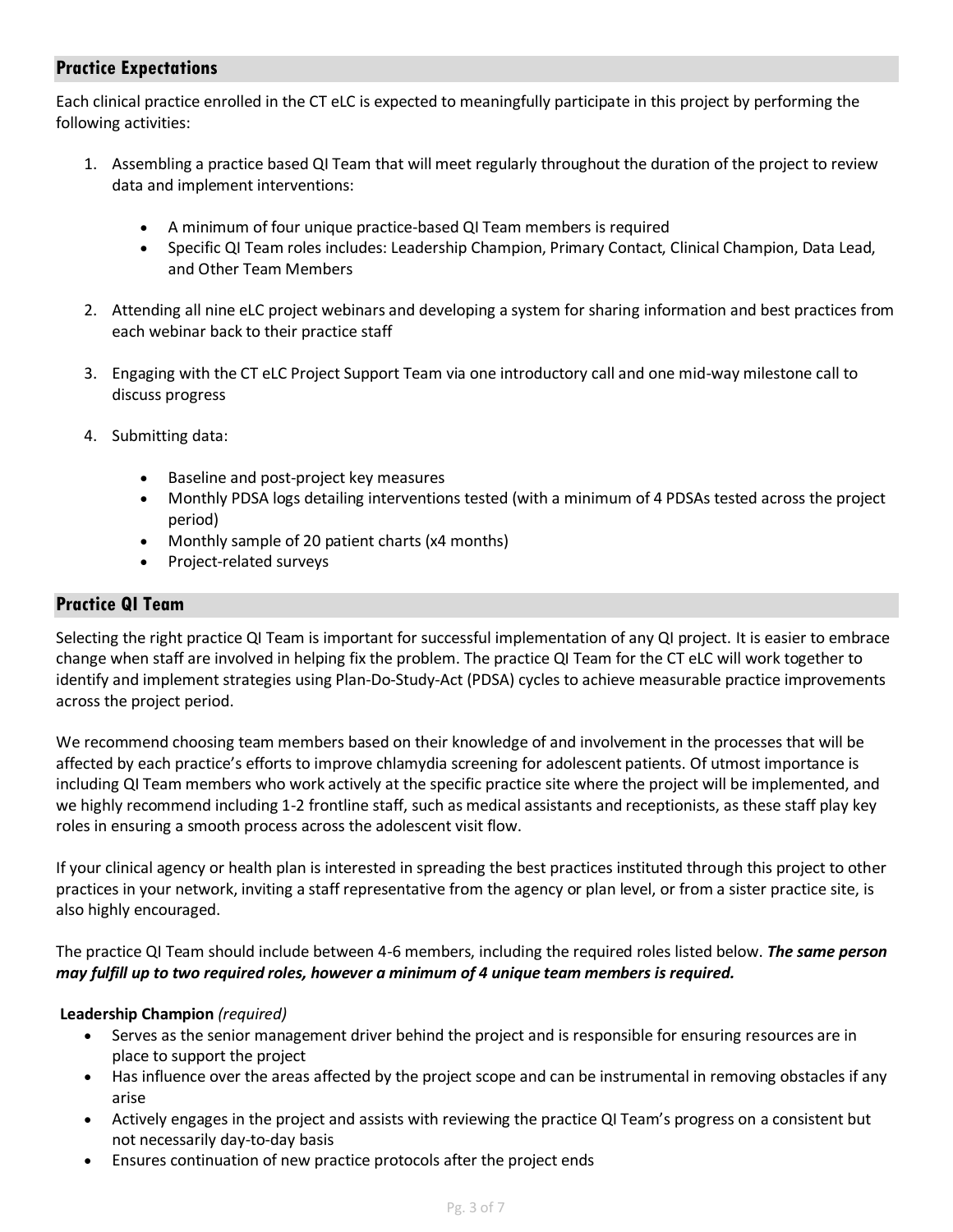## **(Continued) Practice QI Team**

#### **Primary Contact** *(required)*

- Must be located at the participating practice site
- Responsible for the management of this project
- Serves as a link between the practice's QI Team, the state/project area CT eLC Clinical Support Team, and the practice's senior management
- Participates regularly in QI Team meetings and helps implement new interventions
- Has the authority to allocate the time and resources necessary at the practice level to achieve the team's QI project aim

#### **Clinician Champion** *(required)*

- Is a credentialed clinician responsible for implementing the clinical protocols affected by the project's scope at the participating practice site
- Serves as a strong voice and is an advocate for assuring quality clinical care, including sexual healthcare, for the practice's adolescent patients
- Plays an active role in the project, including contributing and testing change ideas

#### **Data Lead** *(required)*

- Responsible for submitting all project data requests, which include clinical patient data and practice surveys
- Can come from any staffing level *(e.g., front desk/receptionists, medical assistants, clinicians, check-out staff, practice manager, nurse manager, etc.)*
- Must have access to the necessary information within medical charts to report on required variables
- Will be the only person at the practice who will receive data entry links

#### **Other Team Members** *(at least one is required, more are recommended)*

- Other team members should represent a diverse selection of staff that include "front-line" staff at the participating practice site whose daily work occurs in an area that is the focus of the improvement or whose job duties otherwise support adolescent patient visits *(e.g., front desk/receptionists, medical assistants, clinicians, check-out staff, practice manager, nurse manager, etc.)*
- Team Members should have an understanding of the project and the effects of proposed changes as a result of the project, and should have the desire to drive the project on a daily basis

#### **Webinar Dates**

All webinars will be recorded and links to recordings will be posted to the CT eLC cohort webpage for future viewing. All live webinars will occur on Tuesdays from 11:00am-12:15 pm PT/ 1:00-2:15pm CT/ 2:00-3:15pm ET.

| <b>Webinar Topic</b>                                         | <b>Date</b>        |
|--------------------------------------------------------------|--------------------|
| <b>Project Kickoff</b>                                       | September 4, 2019  |
| Data Orientation*                                            | September 11, 2019 |
| Quality Improvement 101                                      | September 25, 2019 |
| Establishing a Welcoming Environment for Adolescent Patients | October 9, 2019    |
| Chlamydia Screening and Treatment Guidelines                 | November 6, 2019   |
| Assessing Sexual Activity among Adolescent Patients          | December 4, 2019   |
| Implementing Policies/Protocols for Confidentiality          | January 8, 2020    |
| Spread and Sustainability (Optional)                         | February 5, 2020   |
| Project Review and Wrap Up                                   | March 18, 2020     |

\*Only the Data Lead must attend the Data Orientation Webinar. Other team members are welcome to join, but not required.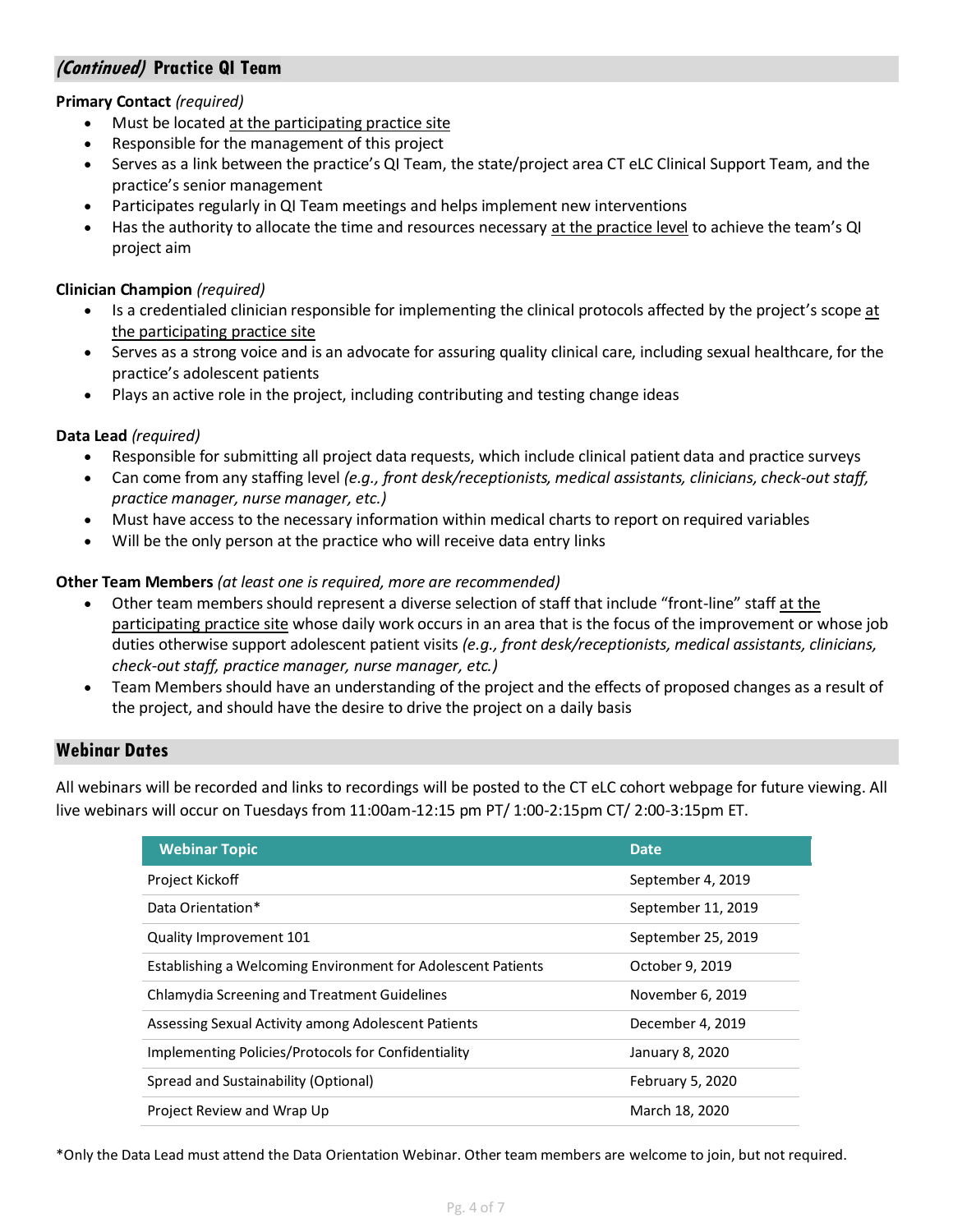#### **Project Data Requirements**

All project data will be submitted electronically. Practices must submit all data by the stated deadlines in order to maintain active status in the project. If there is any concern about a delay in submission, please contact your state/local CT eLC Project Support Team.

| <b>Measure</b>                                                                                                                                                                        | <b>Description</b>                                                                                                                                                                                                                                                                                                                 | <b>Frequency</b>                                               | <b>Required</b> |
|---------------------------------------------------------------------------------------------------------------------------------------------------------------------------------------|------------------------------------------------------------------------------------------------------------------------------------------------------------------------------------------------------------------------------------------------------------------------------------------------------------------------------------|----------------------------------------------------------------|-----------------|
| Chlamydia screening<br>(outcome measure)                                                                                                                                              | Proportion of sexually active* adolescent patients ages<br>11-24 years** who had a chlamydia screen on the visit<br>date or anytime within the previous 12 months.                                                                                                                                                                 | Pre/Post AND<br>20 monthly chart<br>abstractions x 4<br>months | Yes             |
| Sexual assessment and<br>documentation<br>(outcome measure)                                                                                                                           | Proportion of adolescent patients ages 11-24 years**,<br>seen for any visit type, who had a sexual activity<br>assessment documented in their medical record on the<br>visit date or anytime within the previous 12 months.                                                                                                        | Pre/Post AND<br>20 monthly chart<br>abstractions x 4<br>months | Yes             |
| Staff knowledge,<br>attitudes, practices, and<br>project impact<br>(balancing measure)                                                                                                | Are staff more knowledgeable and comfortable with<br>adolescent sexual health topics by the end of the<br>project? Does the time/effort required to implement<br>these QI interventions benefit staff in their ability to<br>provide quality sexual healthcare and chlamydia<br>screening to adolescent patients.                  | Pre/Post                                                       | Yes             |
| Practice inventory<br>(process measure)                                                                                                                                               | What current practice-level protocols related to sexual<br>activity assessment/documentation, chlamydia<br>screening of sexually active adolescent patients,<br>confidentiality of care, and ensuring a welcoming<br>environment for adolescent patients are in place? How<br>have these changed by the end of the eLC QI project? | Pre/Post                                                       | Yes             |
| PDSA tracking<br>(process measure)                                                                                                                                                    | What current practice-level protocols related to sexual<br>activity assessment/documentation, chlamydia<br>screening of sexually active adolescent patients,<br>confidentiality of care, and ensuring a welcoming<br>environment for adolescent patients are in place? How<br>have these changed by the end of the eLC QI project? | Monthly x 4 months                                             | Yes             |
| Does the time and effort required to implement systems<br>Patient visit length<br>interventions impact the amount of time an adolescent<br>(balancing measure)<br>patient is on site? |                                                                                                                                                                                                                                                                                                                                    | Pre/Post                                                       | Optional        |

For the complete description of the data components, please refer to the eLC Data Guidebook (resource coming soon).

\*Practices may alternatively choose to implement and measure an "opt-out" chlamydia screening protocol that does not consider the patient's sexual activity status

\*\*The exact age ranges may be adjusted in consultation with each practice's state/local CT eLC Project Support Team, for example to align with an individual state's minor consent and confidentiality laws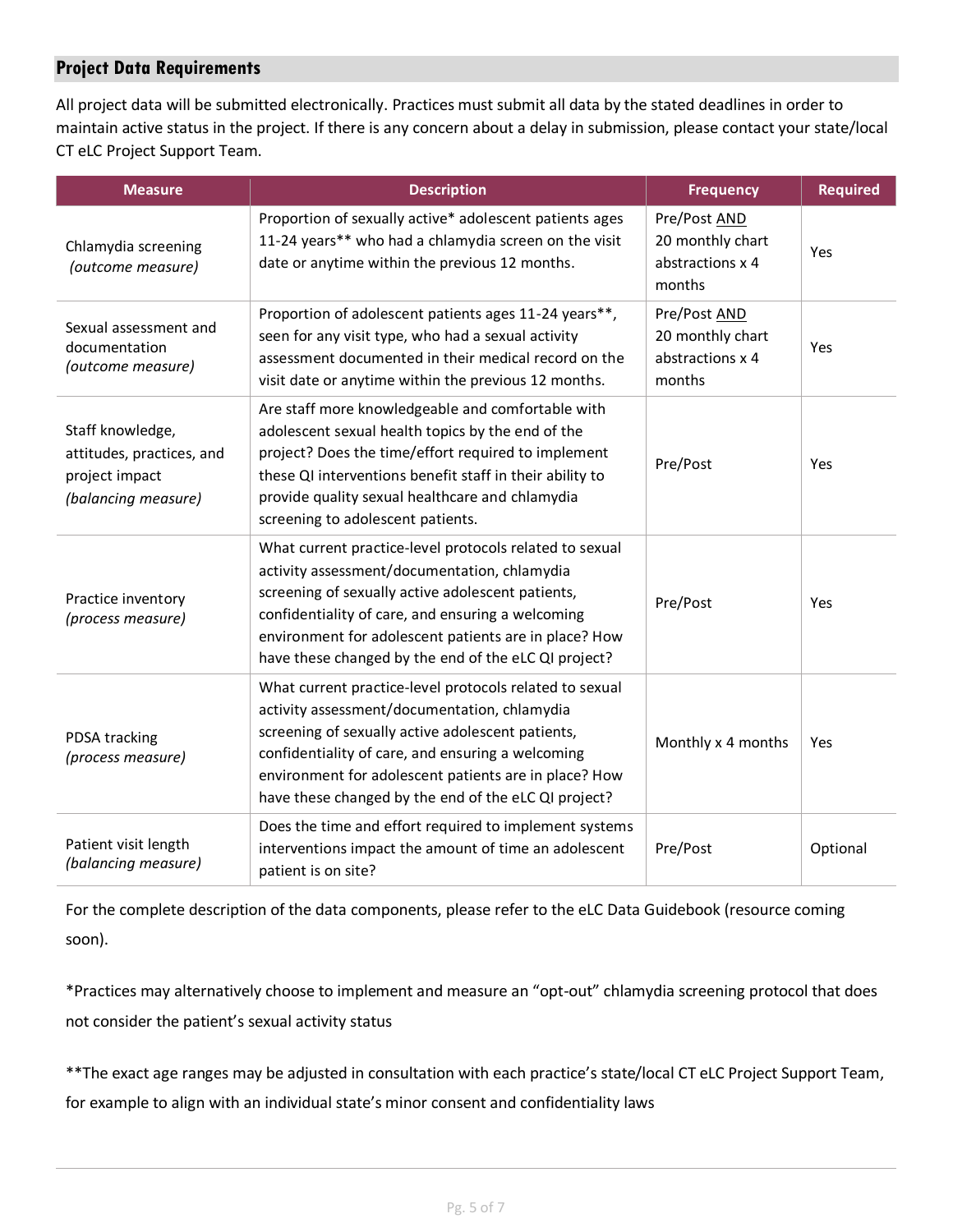#### **Medical Board Maintenance of Certification (MOC) Part 4 and CME/CEU Credit Requirements**

This initiative offers participants from each practice free credit for meaningful participation. Types of credit include:

- 25 MOC Part 4 points from the American Board of Pediatrics (physicians)
- 20 Performance Improvement credits (previously called MOC) from the American Board of Family Medicine (physicians)
- 20 Performance Improvement Continuing Medical Education (CME) credits/Continuing Education Units (CEU)

#### In order to qualify for MOC Part 4, Performance Improvement, and/or CME/CEU credit for this project, **participants must perform individual requirements, in addition to the practice requirements.**

To receive credit, the following requirements must be met:

| <b>Practice Participation Requirements</b>                                                                                                                                              | <b>Individual Participation Requirements</b>                                                                                                                                                                                                                               |  |
|-----------------------------------------------------------------------------------------------------------------------------------------------------------------------------------------|----------------------------------------------------------------------------------------------------------------------------------------------------------------------------------------------------------------------------------------------------------------------------|--|
| 1. Attendance of at least 1 practice QI Team member on<br>each of the following 9 project webinars (participation on<br>the live webinars is strongly encouraged, however               | 1. Important: All practice requirements listed to the left<br>must be met in order for practice individuals to be<br>eligible for credits.                                                                                                                                 |  |
| watching the webinar recordings is also an option):<br>Project Kick-Off<br>$\bullet$                                                                                                    | 2. Attendance on 6 of the project webinars - specifically:<br>the Project Kick-Off, the 4 clinical best practices trainings,<br>and the Project Review & Wrap-Up. Attendance on the QI<br>Methods and Sustainability & Spread webinars is<br>recommended but not required. |  |
| Data Orientation*<br>$\bullet$<br>Quality Improvement Methods 101<br>٠                                                                                                                  |                                                                                                                                                                                                                                                                            |  |
| 4 clinical best practice trainings: Welcoming<br>$\bullet$<br>Environment, Chlamydia Screening, Assessing<br>Sexual Activity, Confidentiality                                           | Note: Participation on the live webinars is strongly<br>encouraged, however watching webinar recordings is<br>also an option. Participants choosing to view the                                                                                                            |  |
| Sustainability & Spread<br>$\bullet$                                                                                                                                                    | recorded version of a webinar must do so by the end of<br>the month following its live recording to receive credit                                                                                                                                                         |  |
| Project Review & Wrap-Up                                                                                                                                                                | (e.g., the October 9 webinar recording must be viewed                                                                                                                                                                                                                      |  |
| 2. Dissemination of information and best practices from<br>each CT eLC webinar back to all practice clinicians and<br>staff.                                                            | by November 30.<br>3. Meaningful participation in the QI project, including<br>planning and/or implementing at least 1 PDSA.                                                                                                                                               |  |
| 3. Engagement with the CT eLC Project Support Team via<br>1 introductory call and 1 mid-way milestone call to<br>discuss progress.                                                      | 4. Completion of the pre- and post-project All-Staff<br>Surveys.                                                                                                                                                                                                           |  |
| 4. Submission of pre- and post-project data metrics and<br>project surveys.                                                                                                             |                                                                                                                                                                                                                                                                            |  |
| 5. Sample review of 20 patient charts monthly and<br>submission of aggregate data (x4 months).                                                                                          |                                                                                                                                                                                                                                                                            |  |
| 6. Implementation of at least 4 PDSA across the project<br>period to test project-related practice changes, with<br>monthly submission of PDSA logs summarizing results (x4<br>months). |                                                                                                                                                                                                                                                                            |  |

\*Only the Data Lead must attend the Data Orientation Webinar. Other team members are welcome to join, but not required